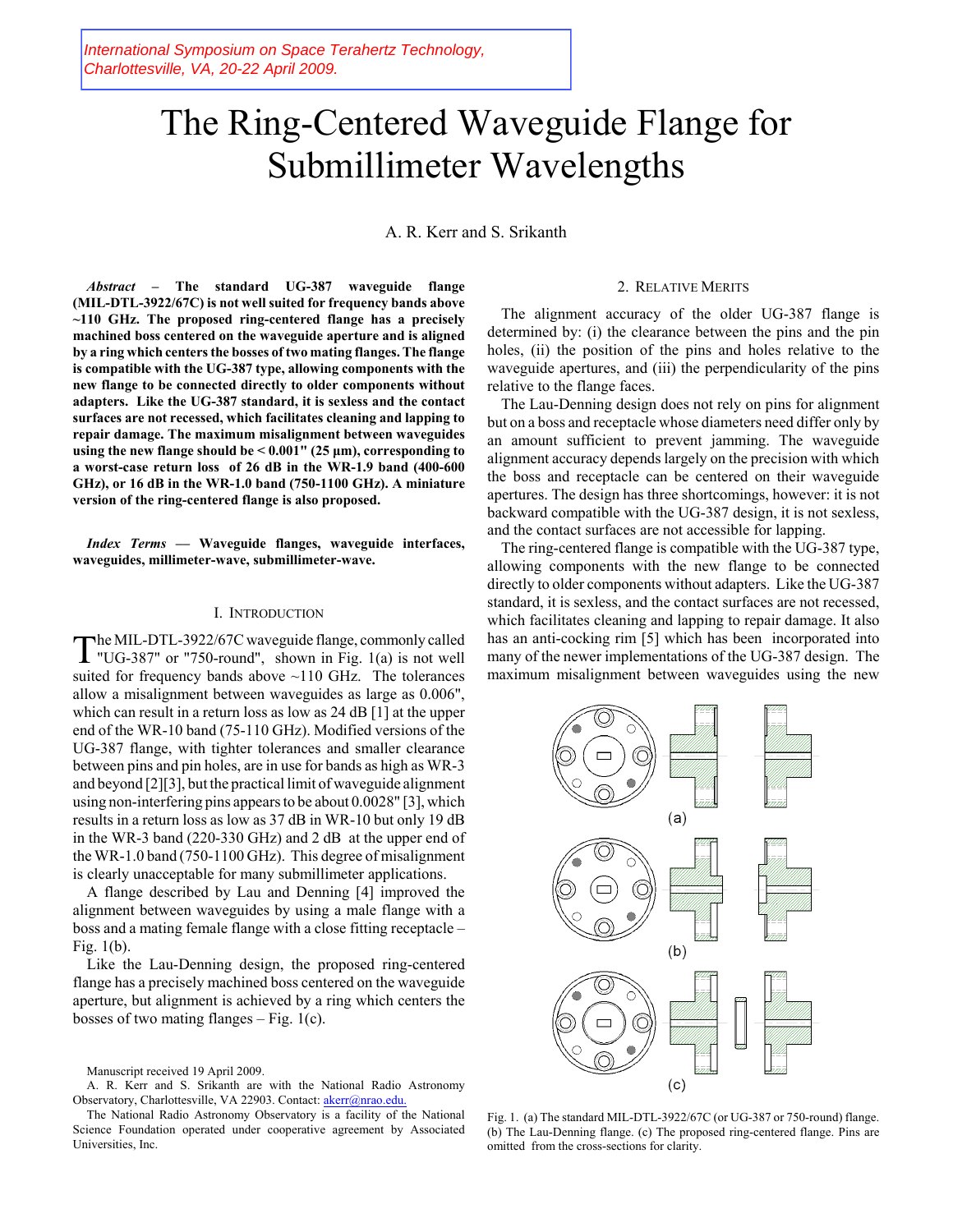flange should be  $\leq 0.001$ " (25  $\mu$ m), corresponding to a worst-case return loss of 26 dB in the WR-1.9 band (400-600 GHz), or 16 dB in the WR-1.0 band (750-1100 GHz).

### 2. CONSTRUCTION

The two most critical aspects of the ring-centered flange are: (i) the clearance between the coupling ring and the boss; and (ii) the alignment of the boss with the waveguide aperture. The coupling ring can be made from commercially available precision stainless steel shim bushing stock [6] which is available with outside diameter 0.3750" and inside diameter  $0.3125'' + 0.0002/-0.0000$ . If the diameter of the boss is machined to  $0.3125" +0.0000/-0.0002$ , the maximum misalignment of a pair of waveguides resulting from the tolerances of the ring and boss diameters is 0.0004" (10 μm).

The boss is machined on a CNC milling machine which has been centered on the waveguide aperture using an optical centering microscope fitted with a small video camera as shown in Fig. 2. The centering microscope is mounted in the spindle of the CNC milling machine and the flange positioned so the bottom right corner of the waveguide is centered in the cross-





Fig. 2. Determining the center of the waveguide aperture using a centering microscope with video camera and ring illuminator. Top: Measuring the coordinates of the upper left corner of the waveguide. Bottom: Measuring the coordinates of the lower right corner of the waveguide.

hairs. The machine coordinates  $(X_1, Y_1)$  are read. The centering microscope is then rotated  $180^{\circ}$  and the flange positioned so the top left corner of the waveguide is centered in the cross-hairs. The machine coordinates  $(X_2, Y_2)$  are read. The true center of the waveguide is  $(X_0, Y_0)$ , where  $X_0 = (X_1 + X_2)/2$  and  $Y_0 = (Y_1 + Y_2)/2$  $Y_2/2$ . Rotating the centering microscope 180° between measurements eliminates any run-out in the spindle or offset in the microscope optics from the deduced center position  $(X_0, Y_0)$ . The boss is machined, slightly over size initially, centered at  $(X_0,$  $Y_0$ , and then reduced in diameter in small steps while a standard coupling ring is used as a gauge to determine the final diameter.

Pins are required in the ring-centered flange only to prevent angular misalignment of the mating waveguides. To prevent the pins interfering with the centering function of the ring and bosses, oversize pin holes should be used. Holes of diameter 0.0670" with 0.0615"pins, as for the original MIL specification, would allow a maximum angular misalignment of  $0.6^{\circ}$  which has negligible effect (see next section).

#### 3. EFFECTS OF MISALIGNMENT

The effects of lateral and rotational misalignment of waveguide flanges have been described in [1] where it was found that for rectangular waveguides of the usual 2:1 aspect ratio



Fig. 3. Effect of a misalignment  $\delta y$  in the *b* direction as a function of frequency (simulated [7]).



Fig. 4. Reflection at a waveguide joint with a 0.001" (25 μm) misalignment in the *b* direction, for several waveguide bands (simulated [7]).